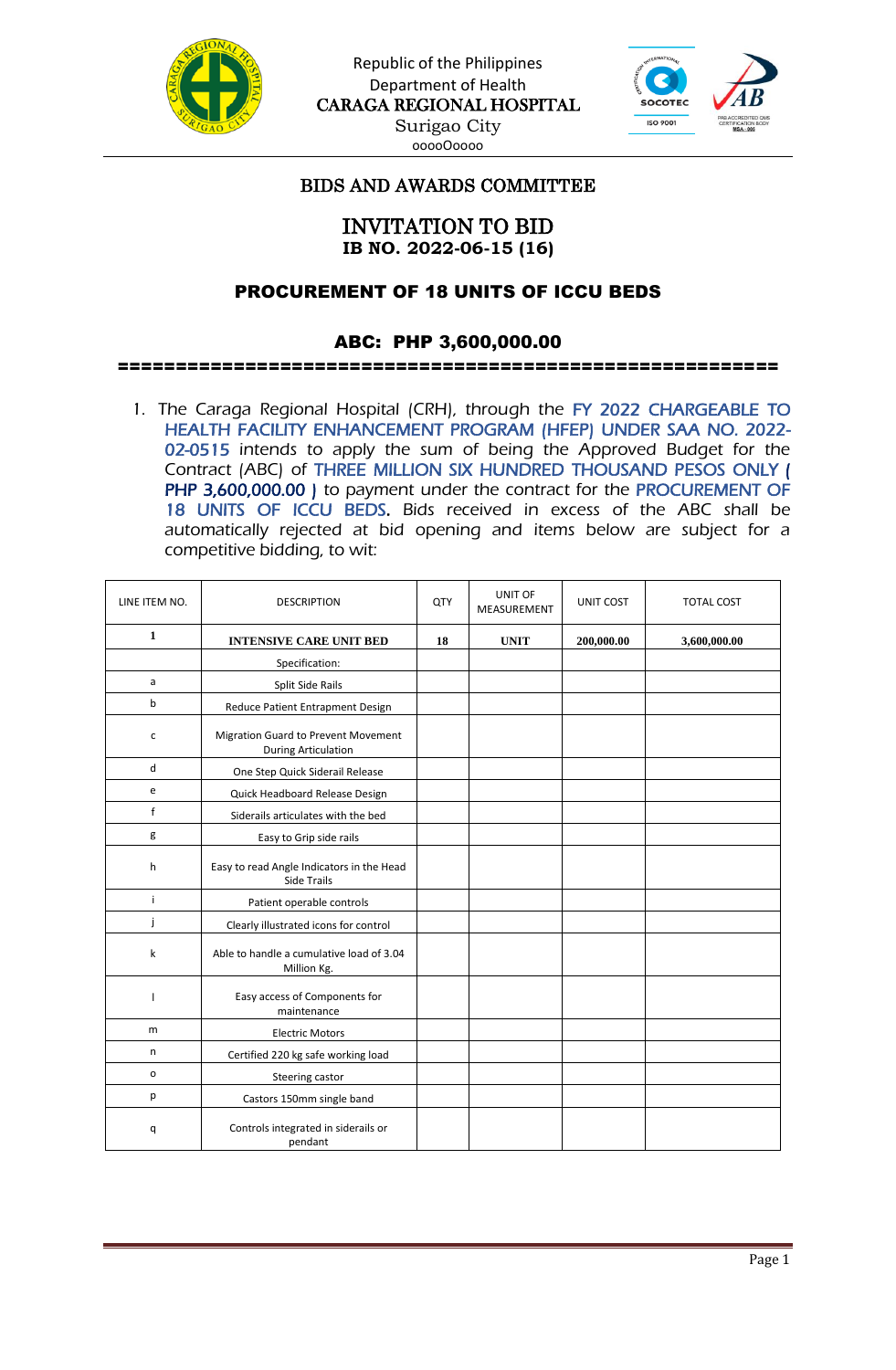



## BIDS AND AWARDS COMMITTEE

INVITATION TO BID **IB NO. 2022-06-15 (16)**

#### PROCUREMENT OF 18 UNITS OF ICCU BEDS

#### ABC: PHP 3,600,000.00

=========================================================

|   | Bed Angles Head Section 0 to 65 degrees<br>Thigh section 0 to 28 degrees foot Section<br>-22 to -3 degrees Trendelenburg/Reverse<br>Trendelenburg -17 to +17 degrees |  |  |
|---|----------------------------------------------------------------------------------------------------------------------------------------------------------------------|--|--|
| S | Height adjustment 39 to 77 cm                                                                                                                                        |  |  |
|   | Slideguard sliding backrest up to 12 cm                                                                                                                              |  |  |
| u | Protection class IPX4                                                                                                                                                |  |  |
| v | Certificates: IEC 60601-2:-52                                                                                                                                        |  |  |
| w | Inclusion: With IV Poles (2 IV Poles Per<br>Bed)-Stainless                                                                                                           |  |  |
| x | Dimension: atleast 2230x1000x700 mm                                                                                                                                  |  |  |

- 2. The CRH now invites bids for the procurement of the above-captioned project. Delivery of the Goods is required within the period specified under SECTION VI (Schedule of Requirements). Bidders should have completed, within two (2) years from the dated of submission and receipt of bids, a contract similar to the Project, equivalent to : a) At least two (2) similar contracts, and the aggregate contract amounts should be equivalent to at least FIFTY PERCENT (50%) of the ABC as required above as minimum requirement of Single Largest Completed Contract (SLCC). THIS IS A LOT BID.
- 3. Bidding will be conducted through open competitive bidding procedures using a nondiscretionary "pass/fail" criterion as specified in the 2016 Revised Implementing Rules and Regulations (IRR) of Republic Act (RA) 9184, otherwise known as the "Government Procurement Reform Act". Bidding is restricted to Filipino citizens/sole proprietorships, partnerships, or organizations with at least sixty percent (60%) interest or outstanding capital stock belonging to citizens of the Philippines, and to citizens or organizations of a country the laws or regulations of which grant similar rights or privileges to Filipino citizens, pursuant to RA 5183.
- 4. Interested bidders may obtain further information from the Bids and Awards Committee (BAC) Secretariat, at Procurement Section, Caraga Regional Hospital, Surigao City and inspect the Bidding Documents at the address given above during 8:00 AM – 5:00 PM, Monday to Friday.
- 5. A complete set of Bidding Documents may be acquired by interested Bidders on MAY 20, 2022 TO JUNE 15, 2022 (BEFORE 9:00 A.M.) from the address above and upon payment of the applicable fee for the Bidding Documents, pursuant to the latest Guidelines issued by the GPPB, in the amount specified below:

#### BIDDING SCHEDULE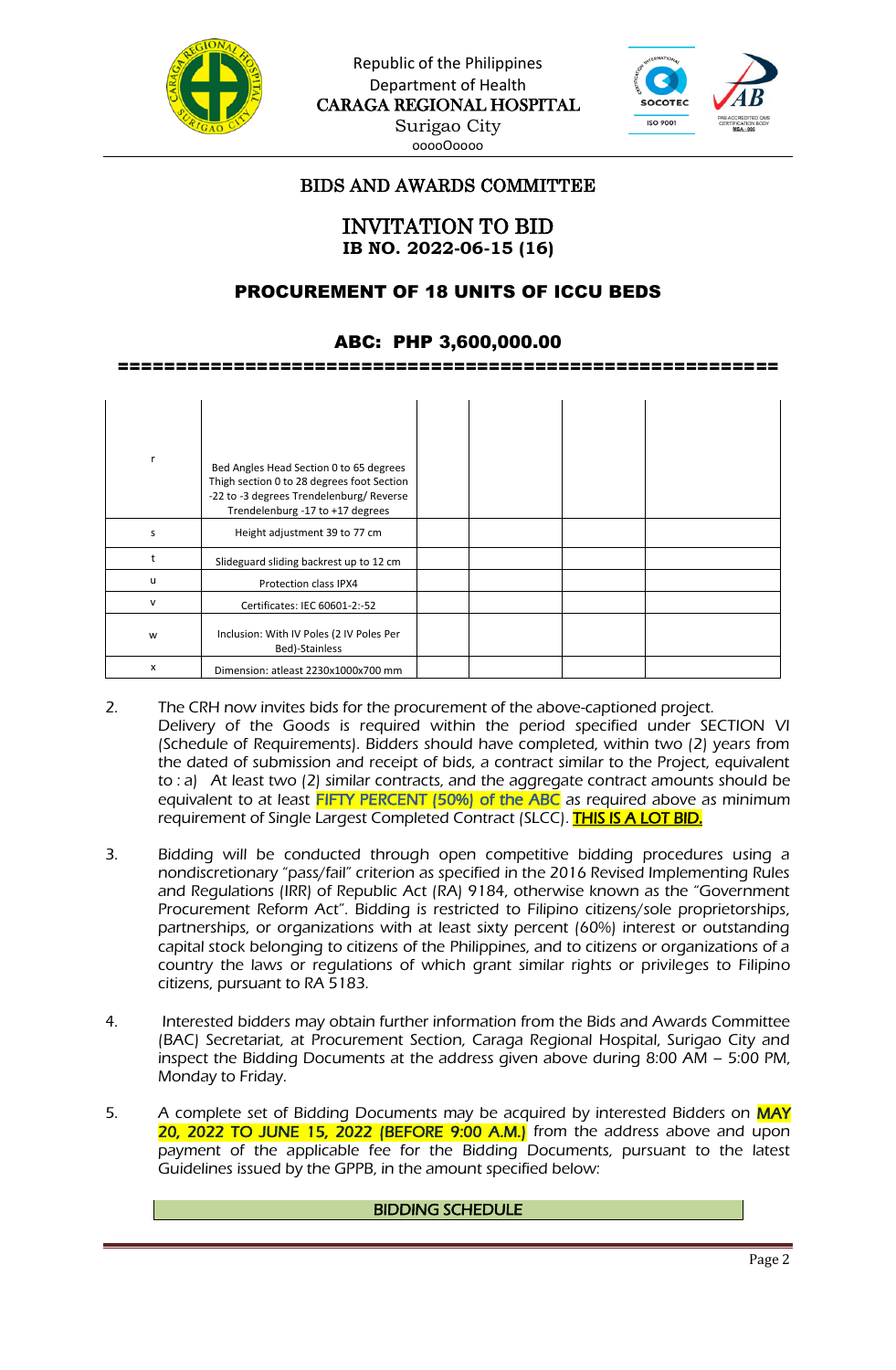



# BIDS AND AWARDS COMMITTEE

INVITATION TO BID **IB NO. 2022-06-15 (16)**

## PROCUREMENT OF 18 UNITS OF ICCU BEDS

#### ABC: PHP 3,600,000.00

=========================================================

| <b>PRE-BIDDING CONFERENCE</b> | <b>MAY 31, 2022, TUESDAY @ BAC</b><br>Conference Room CRH @ 9:00 A.M.<br>VIA GOOGI E MEET |  |  |
|-------------------------------|-------------------------------------------------------------------------------------------|--|--|
| <b>OPENING OF BIDS</b>        | JUNE 15, 2022 WEDNESDAY @<br>BAC Conference Room CRH @ 9:00<br>A.M. VIA GOOGLE MEET       |  |  |
| <b>BIDDING DOCUMENTS</b>      | PHP 5,000.00                                                                              |  |  |

It

may also be downloaded free of charge from the website of the Philippine Government Electronic Procurement System (PhilGEPS) and the website of the Procuring Entity, provided that Bidders shall pay the applicable fee for the Bidding Documents not later than the submission of their bids. The following Phlippine Bidding Documents can be accessed in the PhilGEPS, to wit:

- a. Technical Specification / Terms of Reference
- b. Instruction to Bidders:

b.1. Documents to be submitted (Checklist- This will be discussed during the Pre-Bid Conference) b.2. Memorandum of Undertaking – Provision thereof is strictly Implemented c. GUIDELINES ON THE CONDUCT OF THE ELECTRONIC SUBMISSION AND RECEIPT OF BIDS BY THE PROCURING ENTITY – CARAGA REGIONAL HOSPITAL (CRH)

- d. Philippine Bidding Documents
- 6. The CRH will hold a Pre-Bid Conference on the above mentioned date, time and venue, which shall be opened to prospective bidders. The Pre-Bidding Conference and Opening of Bids shall be conducted through videoconferencing, webinar or virtual. Please send your intent to participate to our email address as provided below.
- 7. Bids must be duly received by the BAC Secretariat at via designated email on or before JUNE 15, 2022 AT 9:00 A.M. All Bids must be accompanied by a bid security in any of the acceptable forms and in the amount stated in ITB Clause 18. Bid opening shall be on JUNE 15, 2022 AT 9:00 O"CLOCK IN THE MORNING at the BAC Conference Room, Beside Procurement Office, Caraga Regional Hospital, Rizal Street, Surigao City as VIRTUAL / ELECTRONIC BIDDING. Bids will be opened in the presence of the bidders'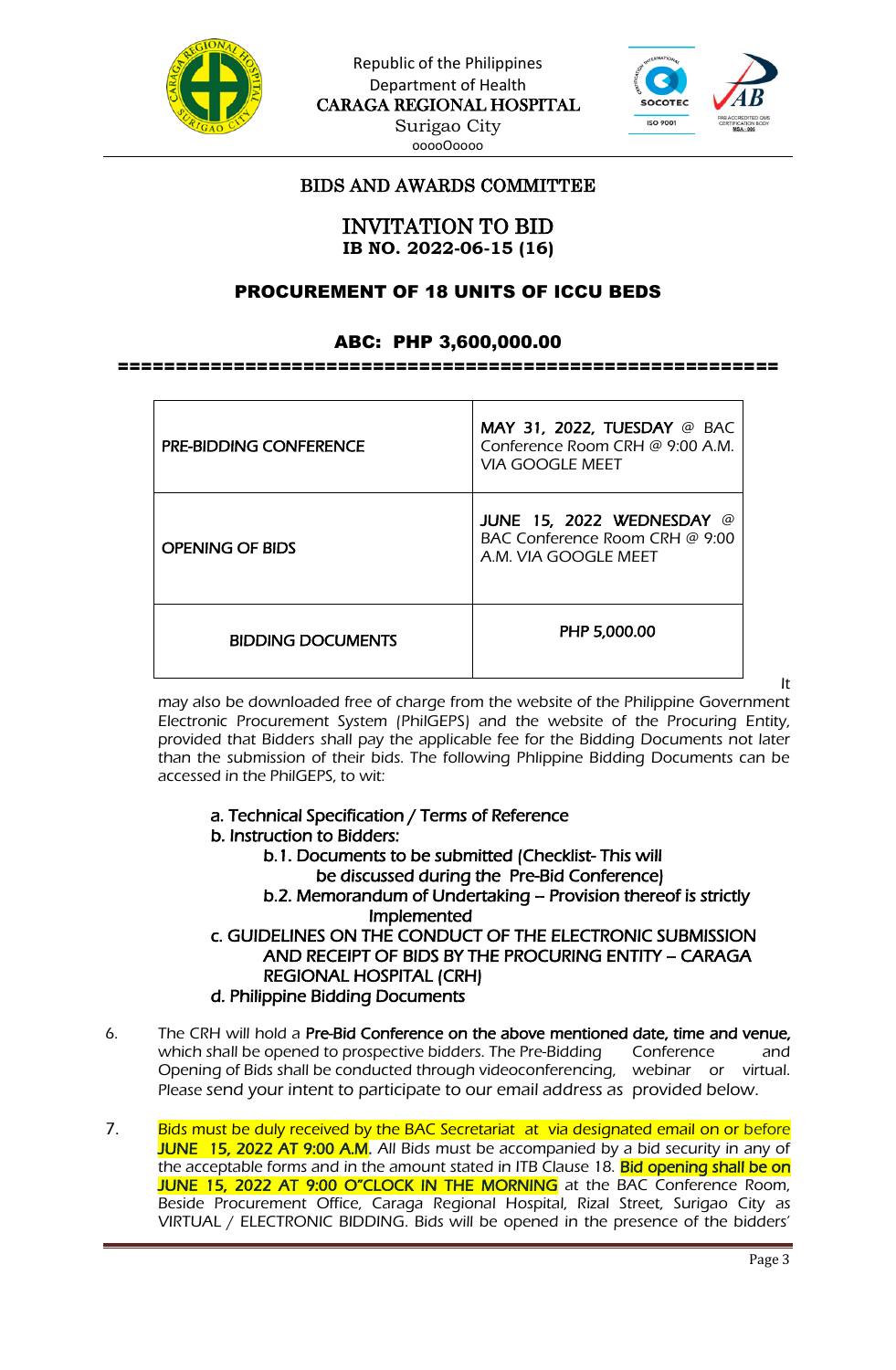



# BIDS AND AWARDS COMMITTEE

## INVITATION TO BID **IB NO. 2022-06-15 (16)**

## PROCUREMENT OF 18 UNITS OF ICCU BEDS

#### ABC: PHP 3,600,000.00

=========================================================

representatives who choose to attend at the address above. Late bids shall not be accepted.

- 8. Furthermore, the standard Philippine Bidding Document (PBD) is form and part of this Invitation in accordance to RA 9184 and other applicable laws, rules and policy.
- 9. The CRH reserves the right to reject any and all bids, declare a failure of bidding, or not award the contract at any time prior to contract award in accordance with Section 41 of RA 9184 and its IRR, without thereby incurring any liability to the affected bidder or bidders.
- 10. The Opening and Receipt of Bids is strictly implemented through Electronic Submission. Given the COVID-19 Pandemic, Procurement activity has been expedient and one of this is the Conduct of Electronic Submission of Bids.The CRH thru the Bids and Awards Committee (BAC) has submitted Certification, certified by the highest official managing the Information Technology, describing the electronic system or procedure to be used by the CRH for the electronic submission and receipts of bids and a statement that the same is compliant with the GPPB Resolution NO. 12-2020 requirements.
- 11. Bidding documents shall be emailed to this email address, with activated password to: [crhbac2020@gmail.com.](mailto:crhbac2020@gmail.com) You may deposit on line for the payment of the bidding documents to this account below:

|     |             | <b>BANK NAME:</b><br><b>ACCOUNT NAME:</b><br><b>ACCOUNT NUMBER:</b> |      |       | LAND BANK OF THE PHILIPPINES<br>Caraga Regional Hospital-Trust Fund<br>$0982 - 1288 - 70$ |           |     |       |     |  |
|-----|-------------|---------------------------------------------------------------------|------|-------|-------------------------------------------------------------------------------------------|-----------|-----|-------|-----|--|
| 12. | Furthermore | deposit                                                             | slip | shall | be                                                                                        | submitted | via | email | to: |  |

- crhprocurement.bac@gmail.com
- 13. The Procuring Entity will no longer accept nor entertain any form of Bids Submission except Electronic. Failure to comply electronic submission will be immediately disqualified. Guideline on the Electronic Submission is hereby attached.
- 14. For further information, please inquire to:

 BAC SECRETARIAT Procurement Section Caraga Regional Hospital. Rizal Street, Surigao City Tel. Nos. (086) 826-9058 Mobile Nos: Globe: 09053161987 / Smart: 09501368149 E-Mail Address: [crhprocurement.bac@gmail.com](mailto:crhprocurement.bac@gmail.com)